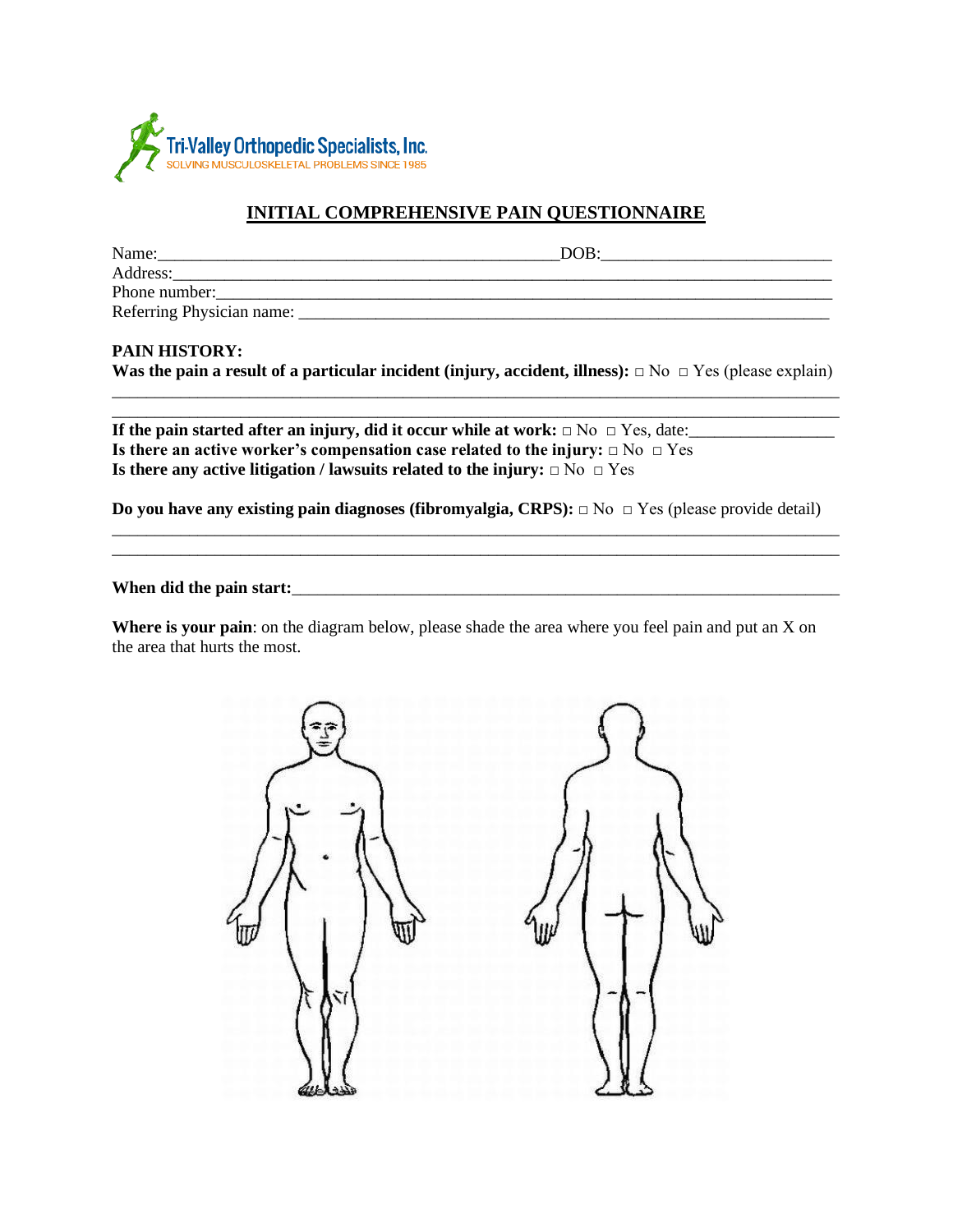**What level is your pain:** please circle your **best**, **worst** and **average** pain scores.



### **PAIN MEDICATION HISTORY:** please check all that apply.

| <b>Anti-Inflammatories</b>                  | <b>Active</b> | <b>Past</b> | <b>Helpful</b> | <b>Not Helpful</b> | <b>Side Effects</b> |
|---------------------------------------------|---------------|-------------|----------------|--------------------|---------------------|
| □ Acetaminophen (TYLENOL)                   |               |             |                |                    |                     |
| $\Box$ Aspirin                              |               |             |                |                    |                     |
| $\Box$ Ibuprofen (ADVIL, MOTRIN)            |               |             |                |                    |                     |
| $\Box$ Naproxen (ALEVE,<br><b>NAPROSYN)</b> |               |             |                |                    |                     |
| $\Box$ Diclofenac (ARTHROTEC)               |               |             |                |                    |                     |
| $\Box$ Indomethacin (INDOCIN)               |               |             |                |                    |                     |
| $\Box$ Etodolac (LODINE)                    |               |             |                |                    |                     |
| $\Box$ Ketorolac (TORADOL)                  |               |             |                |                    |                     |
| $\Box$ Meloxicam (MOBIC)                    |               |             |                |                    |                     |
| $\Box$ Piroxicam (FELDENE)                  |               |             |                |                    |                     |
| $\Box$ Nabumetone (Relafen)                 |               |             |                |                    |                     |
| $\Box$ Other (specify)                      |               |             |                |                    |                     |
| <b>Anticonvulsants</b>                      | <b>Active</b> | Past        | <b>Helpful</b> | <b>Not Helpful</b> | <b>Side Effects</b> |
| $\Box$ Gabapentin (Neurontin)               |               |             |                |                    |                     |
| $\Box$ Pregabalin (LYRICA)                  |               |             |                |                    |                     |
| $\Box$ Carbamazepine (TEGRETOL)             |               |             |                |                    |                     |
| $\Box$ Topiramate (TOPAMAX)                 |               |             |                |                    |                     |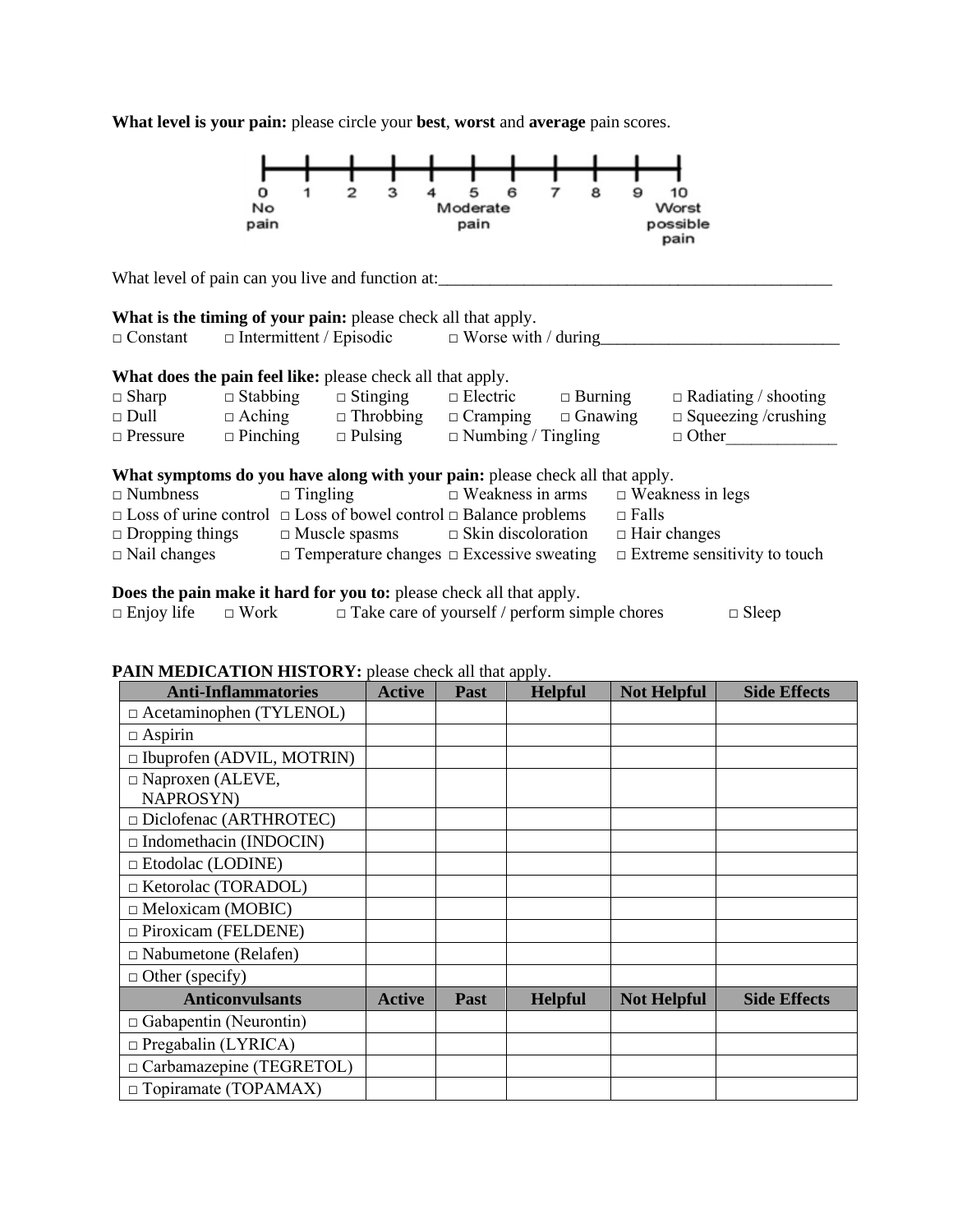| $\Box$ Levetiracetam (KEPPRA)                                                                                                                                                                                                                                                                                                                                                                      |               |             |                |                    |                     |
|----------------------------------------------------------------------------------------------------------------------------------------------------------------------------------------------------------------------------------------------------------------------------------------------------------------------------------------------------------------------------------------------------|---------------|-------------|----------------|--------------------|---------------------|
| <b>Antidepressants</b>                                                                                                                                                                                                                                                                                                                                                                             | <b>Active</b> | <b>Past</b> | <b>Helpful</b> | <b>Not Helpful</b> | <b>Side Effects</b> |
| $\Box$ Amitriptyline (ELAVIL)                                                                                                                                                                                                                                                                                                                                                                      |               |             |                |                    |                     |
| $\Box$ Nortriptyline (PAMELOR)                                                                                                                                                                                                                                                                                                                                                                     |               |             |                |                    |                     |
| Desipramine (NORPRAMIN)                                                                                                                                                                                                                                                                                                                                                                            |               |             |                |                    |                     |
| □ Imipramine (TOFRANIL)                                                                                                                                                                                                                                                                                                                                                                            |               |             |                |                    |                     |
| $\hfill\Box$<br>Doxepin                                                                                                                                                                                                                                                                                                                                                                            |               |             |                |                    |                     |
| □ Trazodone (OLEPTRO)                                                                                                                                                                                                                                                                                                                                                                              |               |             |                |                    |                     |
| <b>Serotonin / Norepinephrine</b>                                                                                                                                                                                                                                                                                                                                                                  | <b>Active</b> | Past        | <b>Helpful</b> | <b>Not Helpful</b> | <b>Side Effects</b> |
| $\Box$ Duloxetine (CYMBALTA)                                                                                                                                                                                                                                                                                                                                                                       |               |             |                |                    |                     |
| $\Box$ Venlafaxine (EFFEXOR)                                                                                                                                                                                                                                                                                                                                                                       |               |             |                |                    |                     |
| □ Milnacipran (SAVELLA)                                                                                                                                                                                                                                                                                                                                                                            |               |             |                |                    |                     |
| <b>Antipsychotics</b>                                                                                                                                                                                                                                                                                                                                                                              | <b>Active</b> | Past        | <b>Helpful</b> | <b>Not Helpful</b> | <b>Side Effects</b> |
| $\Box$ Olanzapine (ZYPREXA)                                                                                                                                                                                                                                                                                                                                                                        |               |             |                |                    |                     |
| $\Box$ Haloperidol (HALDOL)                                                                                                                                                                                                                                                                                                                                                                        |               |             |                |                    |                     |
| $\Box$ Ziprasidone (GEODON)                                                                                                                                                                                                                                                                                                                                                                        |               |             |                |                    |                     |
| <b>Muscle Relaxants</b>                                                                                                                                                                                                                                                                                                                                                                            | <b>Active</b> | Past        | <b>Helpful</b> | <b>Not Helpful</b> | <b>Side Effects</b> |
| □ Cyclobenzaprine (FLEXERIL)                                                                                                                                                                                                                                                                                                                                                                       |               |             |                |                    |                     |
| □ Carisoprodol (SOMA)                                                                                                                                                                                                                                                                                                                                                                              |               |             |                |                    |                     |
| $\Box$ Metaxalone (SKELAXIN)                                                                                                                                                                                                                                                                                                                                                                       |               |             |                |                    |                     |
| $\Box$ Methocarbamol (ROBAXIN)                                                                                                                                                                                                                                                                                                                                                                     |               |             |                |                    |                     |
| $\Box$ Tizanidine (ZANAFLEX)                                                                                                                                                                                                                                                                                                                                                                       |               |             |                |                    |                     |
| $\Box$ Orphenadrine (NORFLEX)                                                                                                                                                                                                                                                                                                                                                                      |               |             |                |                    |                     |
|                                                                                                                                                                                                                                                                                                                                                                                                    |               |             |                |                    |                     |
|                                                                                                                                                                                                                                                                                                                                                                                                    | <b>Active</b> | Past        | <b>Helpful</b> | <b>Not Helpful</b> | <b>Side Effects</b> |
|                                                                                                                                                                                                                                                                                                                                                                                                    |               |             |                |                    |                     |
|                                                                                                                                                                                                                                                                                                                                                                                                    |               |             |                |                    |                     |
|                                                                                                                                                                                                                                                                                                                                                                                                    |               |             |                |                    |                     |
|                                                                                                                                                                                                                                                                                                                                                                                                    |               |             |                |                    |                     |
|                                                                                                                                                                                                                                                                                                                                                                                                    |               |             |                |                    |                     |
|                                                                                                                                                                                                                                                                                                                                                                                                    |               | <b>Past</b> |                |                    |                     |
|                                                                                                                                                                                                                                                                                                                                                                                                    |               |             |                |                    |                     |
|                                                                                                                                                                                                                                                                                                                                                                                                    |               |             |                |                    |                     |
|                                                                                                                                                                                                                                                                                                                                                                                                    |               |             |                |                    |                     |
| $\Box$ Codeine (TYLENOL #3, #4)                                                                                                                                                                                                                                                                                                                                                                    |               |             |                |                    |                     |
| VICODIN)                                                                                                                                                                                                                                                                                                                                                                                           |               |             |                |                    |                     |
| □ Oxycodone (PERCOCET)                                                                                                                                                                                                                                                                                                                                                                             |               |             |                |                    |                     |
| $\Box$ Morphine                                                                                                                                                                                                                                                                                                                                                                                    |               |             |                |                    |                     |
| $\Box$ Hydromorphone (DILAUDID)                                                                                                                                                                                                                                                                                                                                                                    |               |             |                |                    |                     |
| $\Box$ Oxymorphone (OPANA)                                                                                                                                                                                                                                                                                                                                                                         |               |             |                |                    |                     |
| $\Box$ Fentanyl (ACTIQ,                                                                                                                                                                                                                                                                                                                                                                            |               |             |                |                    |                     |
|                                                                                                                                                                                                                                                                                                                                                                                                    |               |             |                |                    |                     |
| □ Baclofen (LIORESAL)<br><b>Benzodiazepines</b><br>$\square$ Diazepam (VALIUM)<br>$\Box$ Alprazolam (XANAX)<br>$\Box$ Lorazepam (ATIVAN)<br>$\Box$ Clonazepam (KLONOPIN)<br>□ Chlordiazepoxide (LIBRIUM)<br><b>Short Acting Opioids (list dose)</b><br>□ Tramadol (ULTRAM)<br>$\Box$ Tapentadol (NUCYNTA)<br>□ Meperidine (DEMEROL)<br>□ Hydrocodone (NORCO,<br>FENTORA)<br>$\Box$ Other (specify) | <b>Active</b> |             | <b>Helpful</b> | <b>Not Helpful</b> | <b>Side Effects</b> |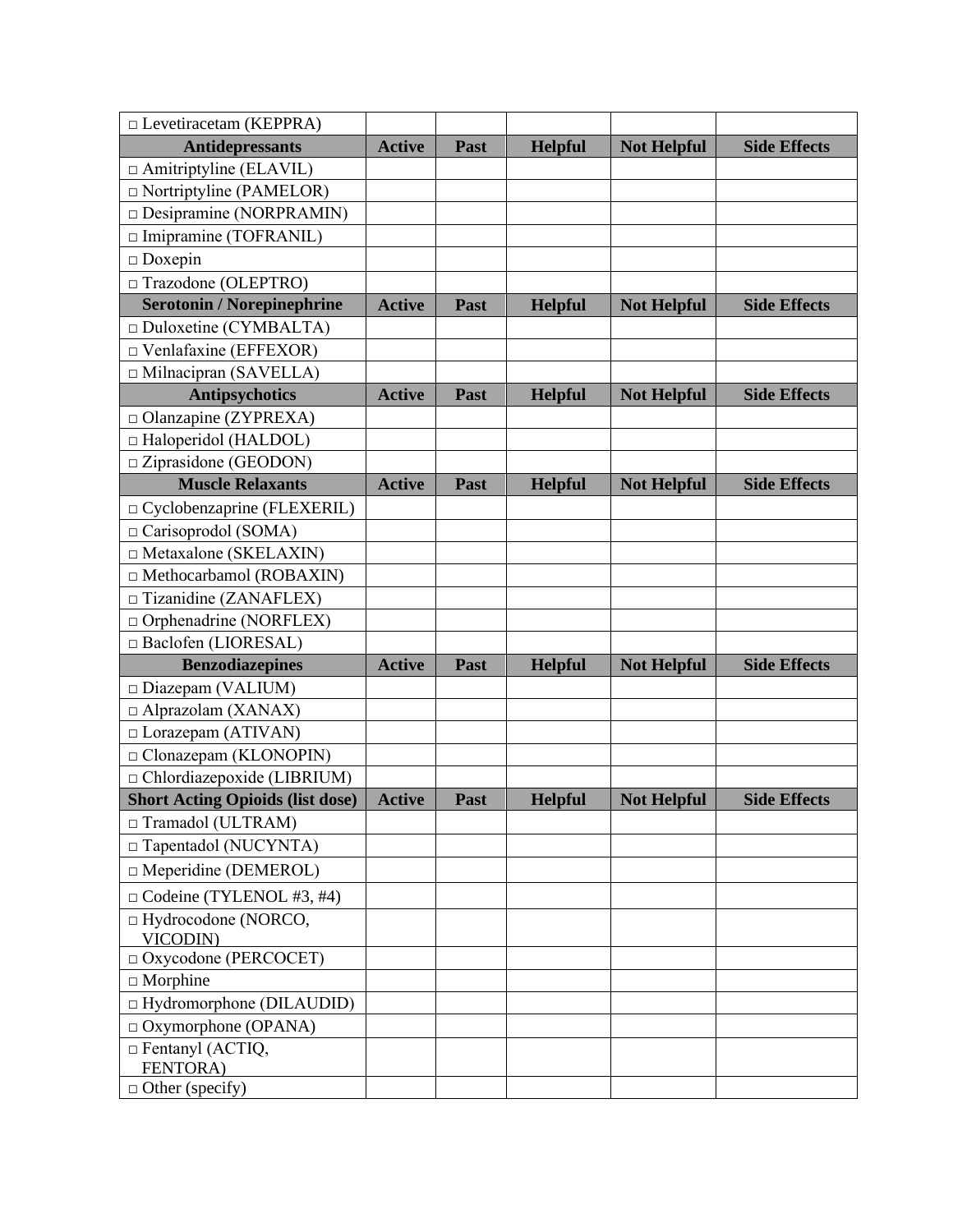| Long Acting Opioids (list dose)           | <b>Active</b> | <b>Past</b> | <b>Helpful</b> | <b>Not Helpful</b> | <b>Side Effects</b> |
|-------------------------------------------|---------------|-------------|----------------|--------------------|---------------------|
| $\Box$ Hydrocodone (HYSINGLA,<br>ZOHYDRO) |               |             |                |                    |                     |
|                                           |               |             |                |                    |                     |
| $\Box$ Oxycodone (OXYCONTIN)              |               |             |                |                    |                     |
| $\Box$ Morphine (AVINZA,                  |               |             |                |                    |                     |
| KADIAN, MS CONTIN,                        |               |             |                |                    |                     |
| ORAMORPH)                                 |               |             |                |                    |                     |
| $\Box$ Hydromorphone (EXALGO)             |               |             |                |                    |                     |
| $\Box$ Oxymorphone (OPANA ER)             |               |             |                |                    |                     |
| $\Box$ Fentanyl Patch                     |               |             |                |                    |                     |
| (DURAGESIC)                               |               |             |                |                    |                     |
| $\Box$ Methadone (DOLOPHINE)              |               |             |                |                    |                     |
| $\Box$ Levorphanol                        |               |             |                |                    |                     |
| (LEVODROMORAN)                            |               |             |                |                    |                     |
| $\Box$ Buprenorphine (BUTRANS)            |               |             |                |                    |                     |
| $\Box$ Buprenorphine /Naloxone            |               |             |                |                    |                     |
| (SUBOXONE)                                |               |             |                |                    |                     |
| $\Box$ Other (specify)                    |               |             |                |                    |                     |

## **PAIN TREATMENT HISTORY:** please check all that apply.

| <b>Conservative Therapies</b>       | <b>Dates</b> | <b>Helpful</b> | <b>Not Helpful</b> |
|-------------------------------------|--------------|----------------|--------------------|
| $\Box$ Physical therapy             |              |                |                    |
| $\Box$ Occupational therapy         |              |                |                    |
| $\Box$ Aqua therapy                 |              |                |                    |
| $\Box$ Chiropractic treatment       |              |                |                    |
| $\Box$ Acupuncture                  |              |                |                    |
| $\Box$ Osteopathic treatment        |              |                |                    |
| $\Box$ Homeopathic treatment        |              |                |                    |
| $\Box$ Massage                      |              |                |                    |
| □ Home exercise program             |              |                |                    |
| $\Box$ TENS Unit                    |              |                |                    |
| $\Box$ Braces / Orthotics           |              |                |                    |
| $\Box$ Heat                         |              |                |                    |
| $\Box$ Cold                         |              |                |                    |
| $\Box$ Biofeedback                  |              |                |                    |
| $\Box$ Cognitive behavioral therapy |              |                |                    |
| $\Box$ Meditation                   |              |                |                    |
| □ Psychological programs            |              |                |                    |
| $\Box$ Other:                       |              |                |                    |
| <b>Interventions</b>                | <b>Dates</b> | <b>Helpful</b> | <b>Not Helpful</b> |
| $\Box$ Trigger point injections     |              |                |                    |
| $\Box$ Botox injections             |              |                |                    |
| $\Box$ Nerve blocks                 |              |                |                    |
| $\Box$ Facet injections             |              |                |                    |
| $\Box$ Radiofrequency ablation      |              |                |                    |
| $\Box$ SI joint injections          |              |                |                    |
| $\Box$ Piriformis injections        |              |                |                    |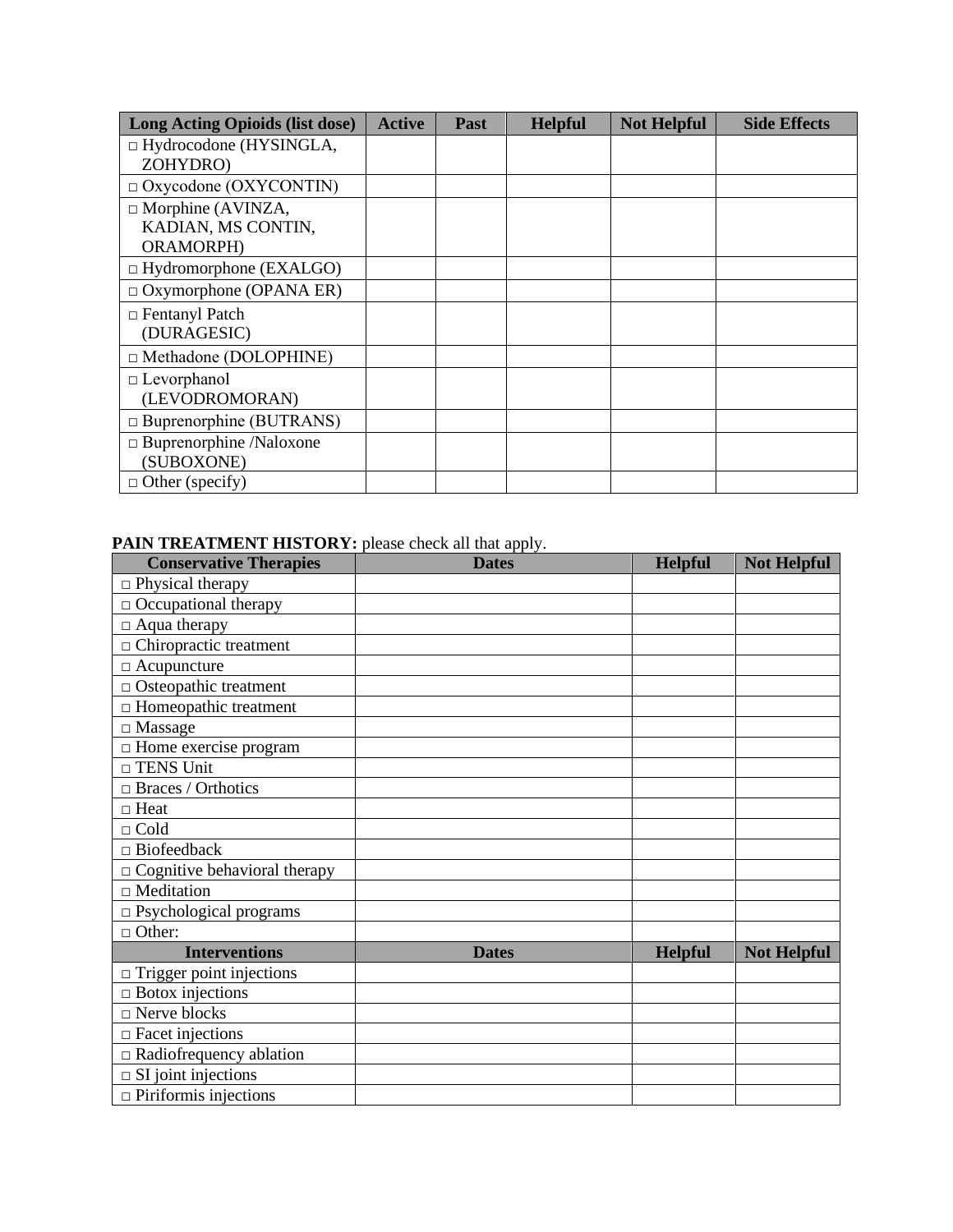| $\Box$ Epidural injections            |  |  |
|---------------------------------------|--|--|
| $\Box$ Shoulder injections            |  |  |
| $\Box$ Hip injections                 |  |  |
| $\Box$ Knee injections                |  |  |
| $\Box$ Elbow/wrist/hand/foot          |  |  |
| injections (specify type)             |  |  |
| $\Box$ Spinal cord stimulator trial   |  |  |
| $\Box$ Spinal cord stimulator implant |  |  |
| $\Box$ Intrathecal (spinal) pump      |  |  |
| $\Box$ Spine sugery                   |  |  |

### **REMAINING MEDICAL HISTORY:**

**Past Medical History:** please list active medical conditions currently being monitored or treated.

\_\_\_\_\_\_\_\_\_\_\_\_\_\_\_\_\_\_\_\_\_\_\_\_\_\_\_\_\_\_\_\_\_\_\_\_\_\_\_\_\_\_\_\_\_\_\_\_\_\_\_\_\_\_\_\_\_\_\_\_\_\_\_\_\_\_\_\_\_\_\_\_\_\_\_\_\_\_\_\_\_\_\_\_\_

\_\_\_\_\_\_\_\_\_\_\_\_\_\_\_\_\_\_\_\_\_\_\_\_\_\_\_\_\_\_\_\_\_\_\_\_\_\_\_\_\_\_\_\_\_\_\_\_\_\_\_\_\_\_\_\_\_\_\_\_\_\_\_\_\_\_\_\_\_\_\_\_\_\_\_\_\_\_\_\_\_\_\_\_\_

\_\_\_\_\_\_\_\_\_\_\_\_\_\_\_\_\_\_\_\_\_\_\_\_\_\_\_\_\_\_\_\_\_\_\_\_\_\_\_\_\_\_\_\_\_\_\_\_\_\_\_\_\_\_\_\_\_\_\_\_\_\_\_\_\_\_\_\_\_\_\_\_\_\_\_\_\_\_\_\_\_\_\_\_\_

\_\_\_\_\_\_\_\_\_\_\_\_\_\_\_\_\_\_\_\_\_\_\_\_\_\_\_\_\_\_\_\_\_\_\_\_\_\_\_\_\_\_\_\_\_\_\_\_\_\_\_\_\_\_\_\_\_\_\_\_\_\_\_\_\_\_\_\_\_\_\_\_\_\_\_\_\_\_\_\_\_\_\_\_\_

### **Past Surgical History:** please list in chronological order.

| Year | <b>Type of Surgery</b> |
|------|------------------------|
|      |                        |
|      |                        |
|      |                        |
|      |                        |
|      |                        |
|      |                        |
|      |                        |
|      |                        |

### **Social History:**

| Occupation:                                                      |  |                                         |                   |                                        |                |
|------------------------------------------------------------------|--|-----------------------------------------|-------------------|----------------------------------------|----------------|
| $\Box$ Working full time $\Box$ Working part time                |  |                                         | $\Box$ Unemployed | $\Box$ Disabled                        | $\Box$ Retired |
| Highest degree of education earned:                              |  |                                         |                   |                                        |                |
| Marital status:                                                  |  |                                         |                   |                                        |                |
| Who do you live with:                                            |  |                                         |                   |                                        |                |
| Exercise: what kind and how often:                               |  |                                         |                   |                                        |                |
| Tobacco use:                                                     |  | $\Box$ No $\Box$ Yes $\Box$ In the past |                   | How many pack-years:                   |                |
| Alcohol ABUSE:                                                   |  | $\Box$ No $\Box$ Yes $\Box$ In the past |                   | $\Box$ In the family; how much: $\Box$ |                |
| Recreational drug use: $\Box$ No $\Box$ Yes $\Box$ In the past   |  |                                         |                   |                                        |                |
| Prescription drug abuse: $\Box$ No $\Box$ Yes $\Box$ In the past |  |                                         |                   |                                        |                |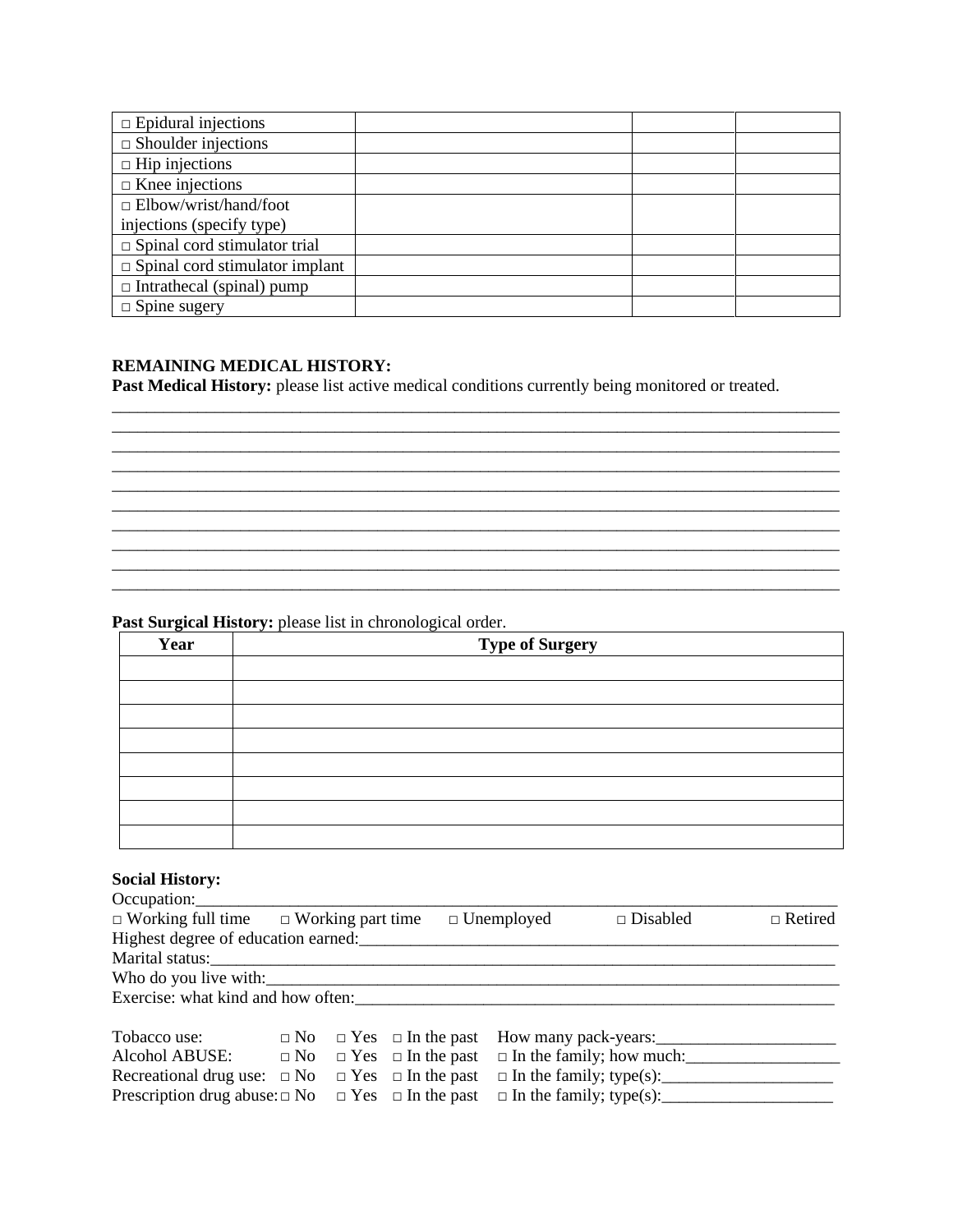| Physical abuse history: $\Box$ No $\Box$ Yes $\Box$ In the past                          |  |  |  |
|------------------------------------------------------------------------------------------|--|--|--|
| Sexual abuse history: $\Box$ No $\Box$ Yes $\Box$ In the past                            |  |  |  |
| Suicide history: $\square$ No $\square$ Considered $\square$ Planned $\square$ Attempted |  |  |  |

**Family History:** please list medical conditions among first-degree relatives.

**Other Medications:** please list other non-pain related medications you currently use.

**Blood Thinning Medications:** please check all that you are currently taking or have taken recently.

\_\_\_\_\_\_\_\_\_\_\_\_\_\_\_\_\_\_\_\_\_\_\_\_\_\_\_\_\_\_\_\_\_\_\_\_\_\_\_\_\_\_\_\_\_\_\_\_\_\_\_\_\_\_\_\_\_\_\_\_\_\_\_\_\_\_\_\_\_\_\_\_\_\_\_\_\_\_\_\_\_\_\_\_\_

\_\_\_\_\_\_\_\_\_\_\_\_\_\_\_\_\_\_\_\_\_\_\_\_\_\_\_\_\_\_\_\_\_\_\_\_\_\_\_\_\_\_\_\_\_\_\_\_\_\_\_\_\_\_\_\_\_\_\_\_\_\_\_\_\_\_\_\_\_\_\_\_\_\_\_\_\_\_\_\_\_\_\_\_\_

\_\_\_\_\_\_\_\_\_\_\_\_\_\_\_\_\_\_\_\_\_\_\_\_\_\_\_\_\_\_\_\_\_\_\_\_\_\_\_\_\_\_\_\_\_\_\_\_\_\_\_\_\_\_\_\_\_\_\_\_\_\_\_\_\_\_\_\_\_\_\_\_\_\_\_\_\_\_\_\_\_\_\_\_\_ \_\_\_\_\_\_\_\_\_\_\_\_\_\_\_\_\_\_\_\_\_\_\_\_\_\_\_\_\_\_\_\_\_\_\_\_\_\_\_\_\_\_\_\_\_\_\_\_\_\_\_\_\_\_\_\_\_\_\_\_\_\_\_\_\_\_\_\_\_\_\_\_\_\_\_\_\_\_\_\_\_\_\_\_\_

\_\_\_\_\_\_\_\_\_\_\_\_\_\_\_\_\_\_\_\_\_\_\_\_\_\_\_\_\_\_\_\_\_\_\_\_\_\_\_\_\_\_\_\_\_\_\_\_\_\_\_\_\_\_\_\_\_\_\_\_\_\_\_\_\_\_\_\_\_\_\_\_\_\_\_\_\_\_\_\_\_\_\_\_\_ \_\_\_\_\_\_\_\_\_\_\_\_\_\_\_\_\_\_\_\_\_\_\_\_\_\_\_\_\_\_\_\_\_\_\_\_\_\_\_\_\_\_\_\_\_\_\_\_\_\_\_\_\_\_\_\_\_\_\_\_\_\_\_\_\_\_\_\_\_\_\_\_\_\_\_\_\_\_\_\_\_\_\_\_\_

\_\_\_\_\_\_\_\_\_\_\_\_\_\_\_\_\_\_\_\_\_\_\_\_\_\_\_\_\_\_\_\_\_\_\_\_\_\_\_\_\_\_\_\_\_\_\_\_\_\_\_\_\_\_\_\_\_\_\_\_\_\_\_\_\_\_\_\_\_\_\_\_\_\_\_\_\_\_\_\_\_\_\_\_\_ \_\_\_\_\_\_\_\_\_\_\_\_\_\_\_\_\_\_\_\_\_\_\_\_\_\_\_\_\_\_\_\_\_\_\_\_\_\_\_\_\_\_\_\_\_\_\_\_\_\_\_\_\_\_\_\_\_\_\_\_\_\_\_\_\_\_\_\_\_\_\_\_\_\_\_\_\_\_\_\_\_\_\_\_\_

\_\_\_\_\_\_\_\_\_\_\_\_\_\_\_\_\_\_\_\_\_\_\_\_\_\_\_\_\_\_\_\_\_\_\_\_\_\_\_\_\_\_\_\_\_\_\_\_\_\_\_\_\_\_\_\_\_\_\_\_\_\_\_\_\_\_\_\_\_\_\_\_\_\_\_\_\_\_\_\_\_\_\_\_\_ \_\_\_\_\_\_\_\_\_\_\_\_\_\_\_\_\_\_\_\_\_\_\_\_\_\_\_\_\_\_\_\_\_\_\_\_\_\_\_\_\_\_\_\_\_\_\_\_\_\_\_\_\_\_\_\_\_\_\_\_\_\_\_\_\_\_\_\_\_\_\_\_\_\_\_\_\_\_\_\_\_\_\_\_\_

 $\_$  ,  $\_$  ,  $\_$  ,  $\_$  ,  $\_$  ,  $\_$  ,  $\_$  ,  $\_$  ,  $\_$  ,  $\_$  ,  $\_$  ,  $\_$  ,  $\_$  ,  $\_$  ,  $\_$  ,  $\_$  ,  $\_$  ,  $\_$  ,  $\_$  ,  $\_$ 

\_\_\_\_\_\_\_\_\_\_\_\_\_\_\_\_\_\_\_\_\_\_\_\_\_\_\_\_\_\_\_\_\_\_\_\_\_\_\_\_\_\_\_\_\_\_\_\_\_\_\_\_\_\_\_\_\_\_\_\_\_\_\_\_\_\_\_\_\_\_\_\_\_\_\_\_\_\_\_\_\_\_\_\_\_  $\_$  ,  $\_$  ,  $\_$  ,  $\_$  ,  $\_$  ,  $\_$  ,  $\_$  ,  $\_$  ,  $\_$  ,  $\_$  ,  $\_$  ,  $\_$  ,  $\_$  ,  $\_$  ,  $\_$  ,  $\_$  ,  $\_$  ,  $\_$  ,  $\_$  ,  $\_$  ,  $\_$  ,  $\_$  ,  $\_$  ,  $\_$  ,  $\_$  ,  $\_$  ,  $\_$  ,  $\_$  ,  $\_$  ,  $\_$  ,  $\_$  ,  $\_$  ,  $\_$  ,  $\_$  ,  $\_$  ,  $\_$  ,  $\_$  ,

| $\Box$ Aspirin/Dipyridamole (AGGRENOX)        |
|-----------------------------------------------|
| $\Box$ Low Molecular Weight Heparin (LOVENOX) |
| $\Box$ Apixaban (ELIQUIS)                     |
| $\Box$ Rivaroxaban (XARELTO)                  |
| $\Box$ Fondaparinux (ARIXTRA)                 |
| $\Box$ Abciximab (REOPRO)                     |
| $\Box$ Ticrofiban (AGGRASTAT)                 |
| $\Box$ Ticagrelor (BRILINTA)                  |
| $\Box$ Abciximab (REOPRO)                     |
| $\Box$ Other:                                 |
|                                               |

| <b>Allergies:</b> please list medication and corresponding reactions.<br>$\Box$ No known drug allergy |
|-------------------------------------------------------------------------------------------------------|
| <b>Reaction</b>                                                                                       |
|                                                                                                       |
|                                                                                                       |
|                                                                                                       |
|                                                                                                       |
|                                                                                                       |
|                                                                                                       |

Are you allergic to contrast dye: □ No □ Yes, please describe reaction\_\_\_\_\_\_\_\_\_\_\_\_\_\_\_\_\_\_\_\_\_\_\_\_